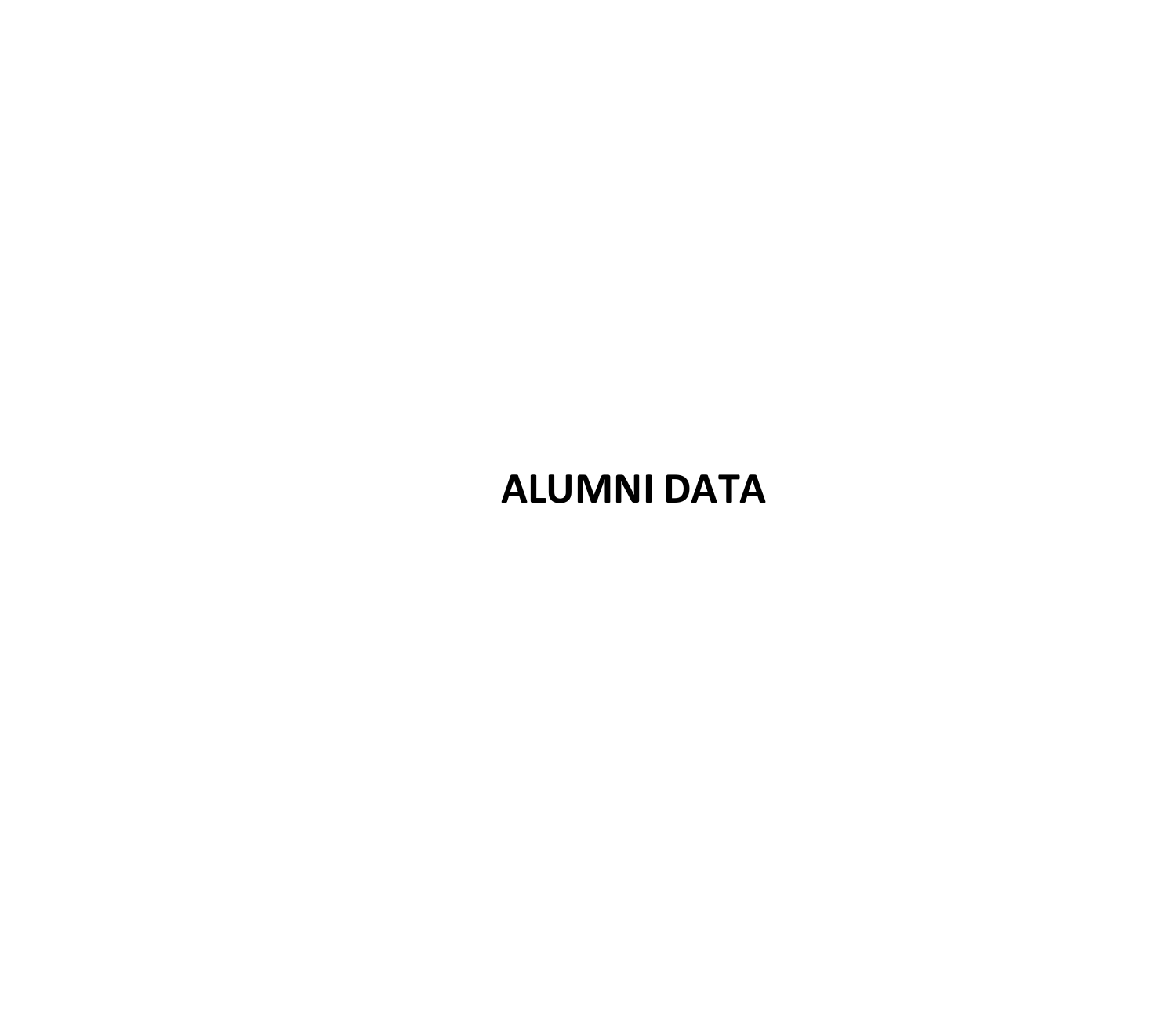# Alumni Details

# **Name: Rajat Singh**

- **Passing Year: 2017**
- **Currently working as a Asst. Manager in National Thermal Power Corporation. It is an Indian public sector firm based in New Delhi. It was set up to enhance the country's power production.**

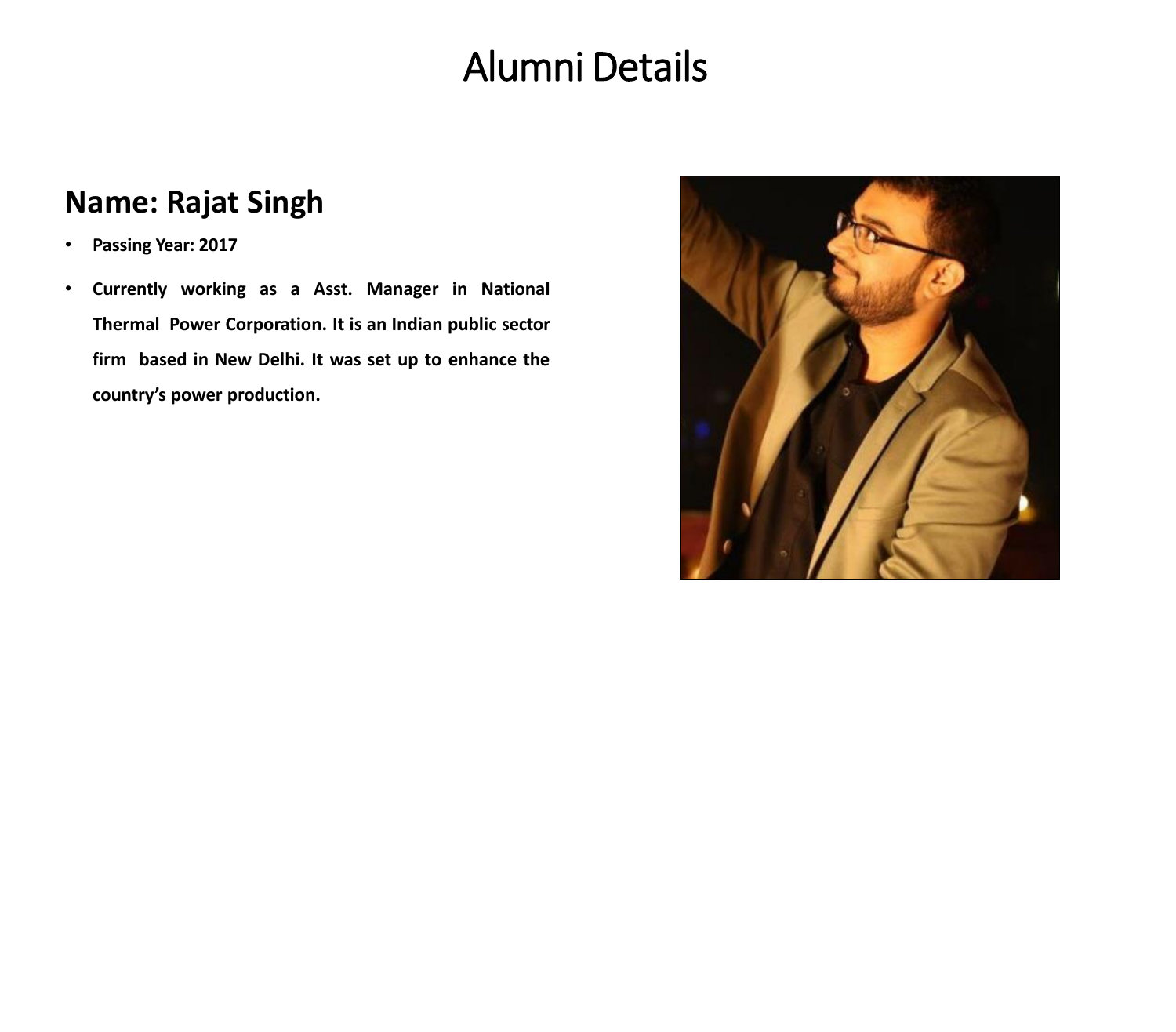# **Name: Sabuddin khan**

- **Passing Year: 2019**
- **Working as Assistant Executive Engineer in Oil and Natural Gas Corporation. It is an Indian crude Oil and Gas multinational corporation.**

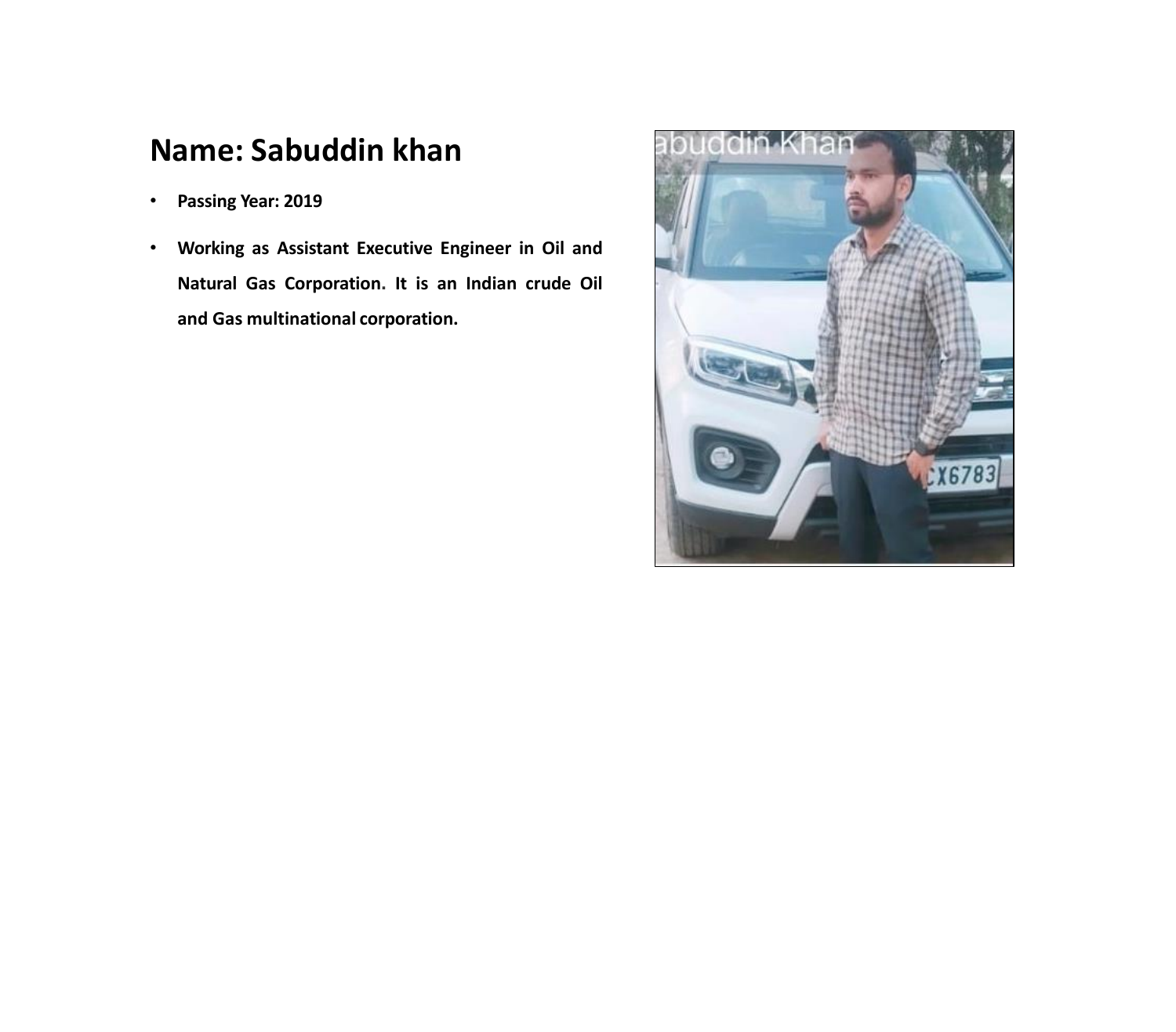#### **Name: Pulkit Sagar**

• **Passing Year: 2013-2018**

• **He is 2nd-year Ph.D. student in the Department of Mechanical Engineering at the University of California, Merced.**

• **His research focuses on the fundamental physics of PEM Fuel Cells and the optimization of the gas diffusion layer (GDL).**

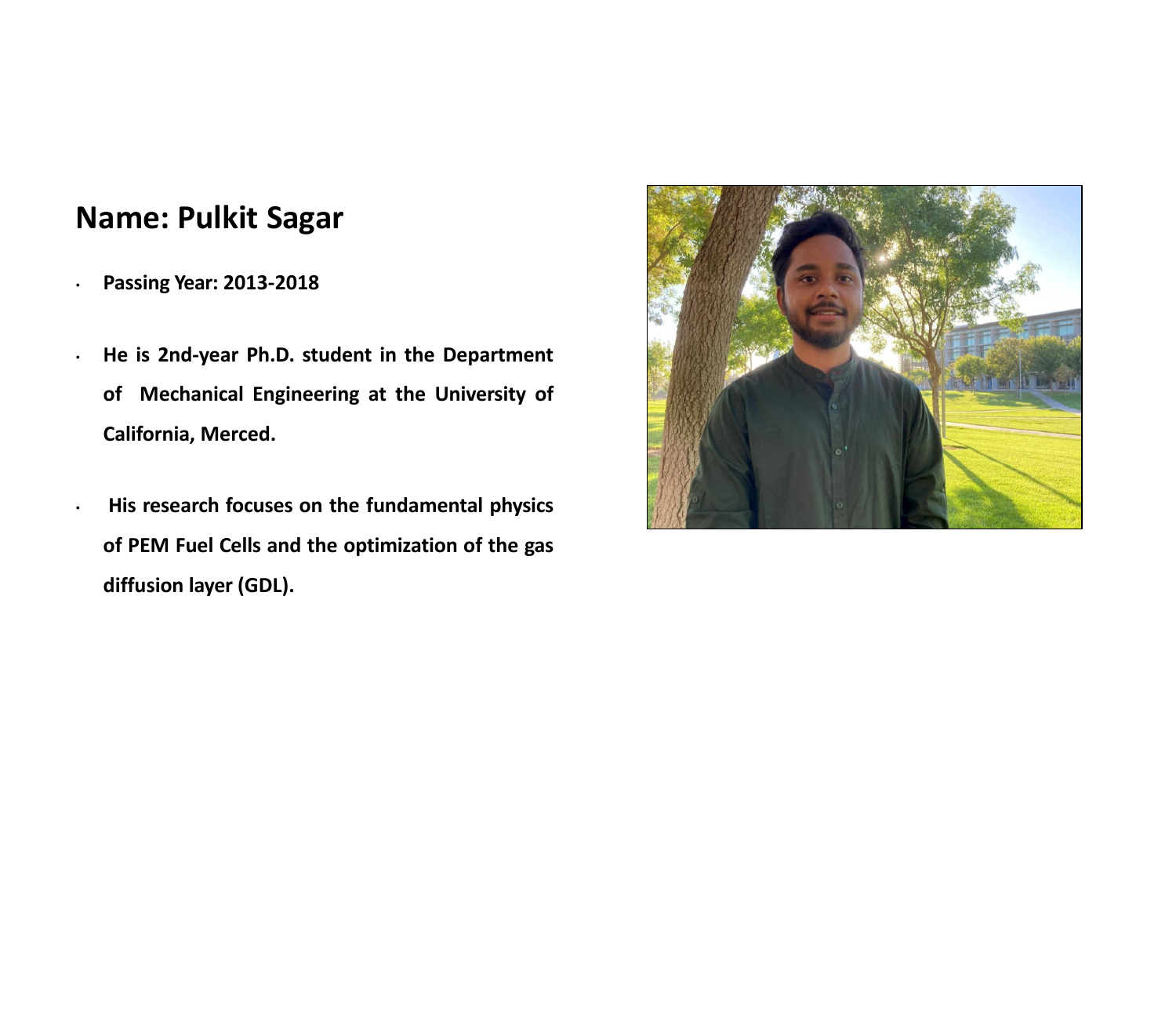#### **Name: Mohd Shahwaz**

- **Passing Year: 2016**
- **Currently working with the landmark group as a National Supply chain Manager at Saudi Arabia, leading Operations & strategic planning of Saudi Arabia for 2 verticals.**
- **3+ years of experience in supply chain with an invaluable knowledge of Strategy, Planning & process excellence.**
- **Scored 99 percentile in Gate 2017.**
- **He did an MBA from NITIE-Mumbai.**
- **Received interview calls from various PSU in 2017.**

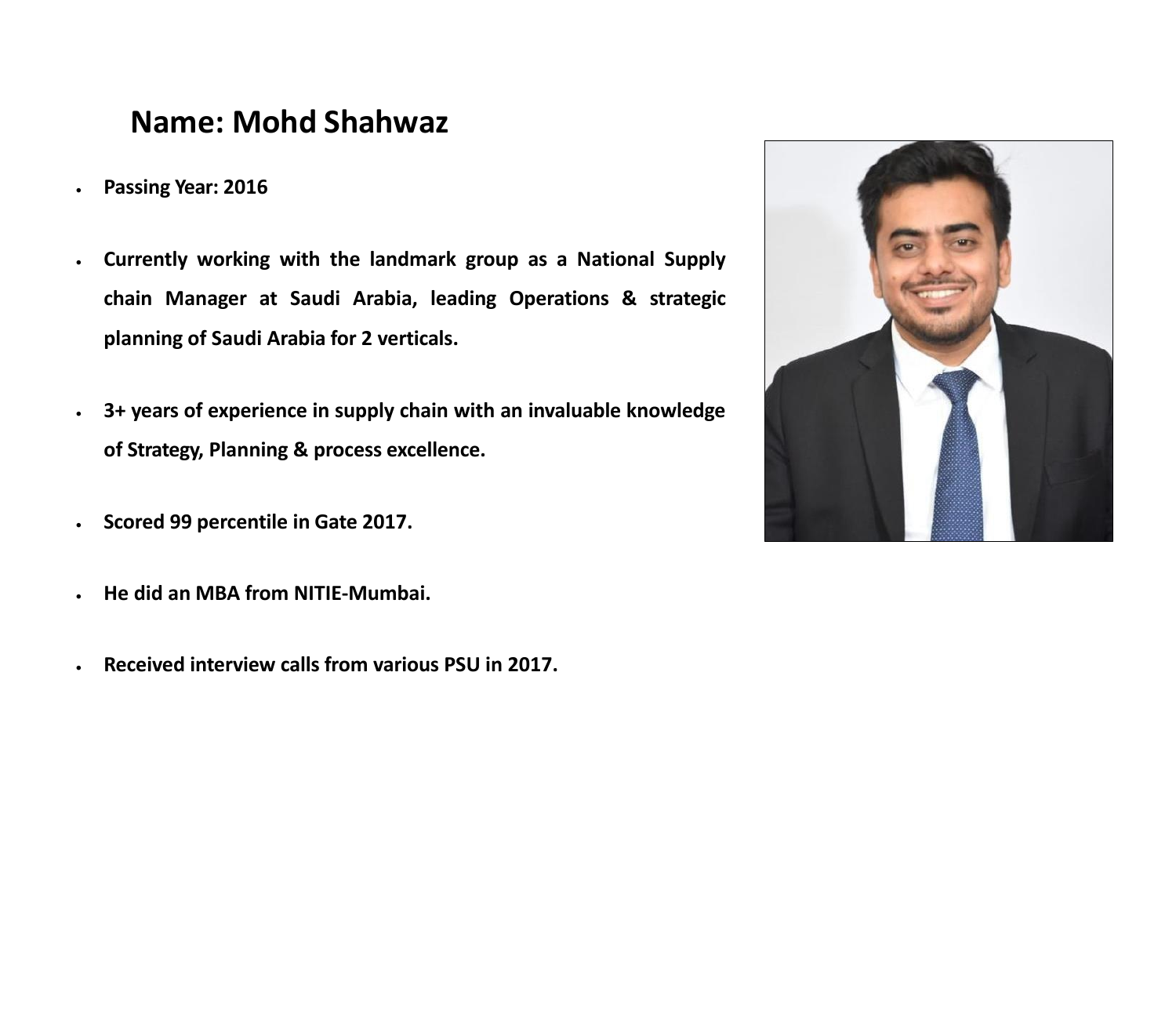# **Name- Gauri Tyagi**

- **Passing Year – 2017**
- **Senior Executive- strategic Business Planning-PAN India**
- **Introduced the concept of Honda Retailer App, marked 2K Mn. growth in business on yearly basis.**

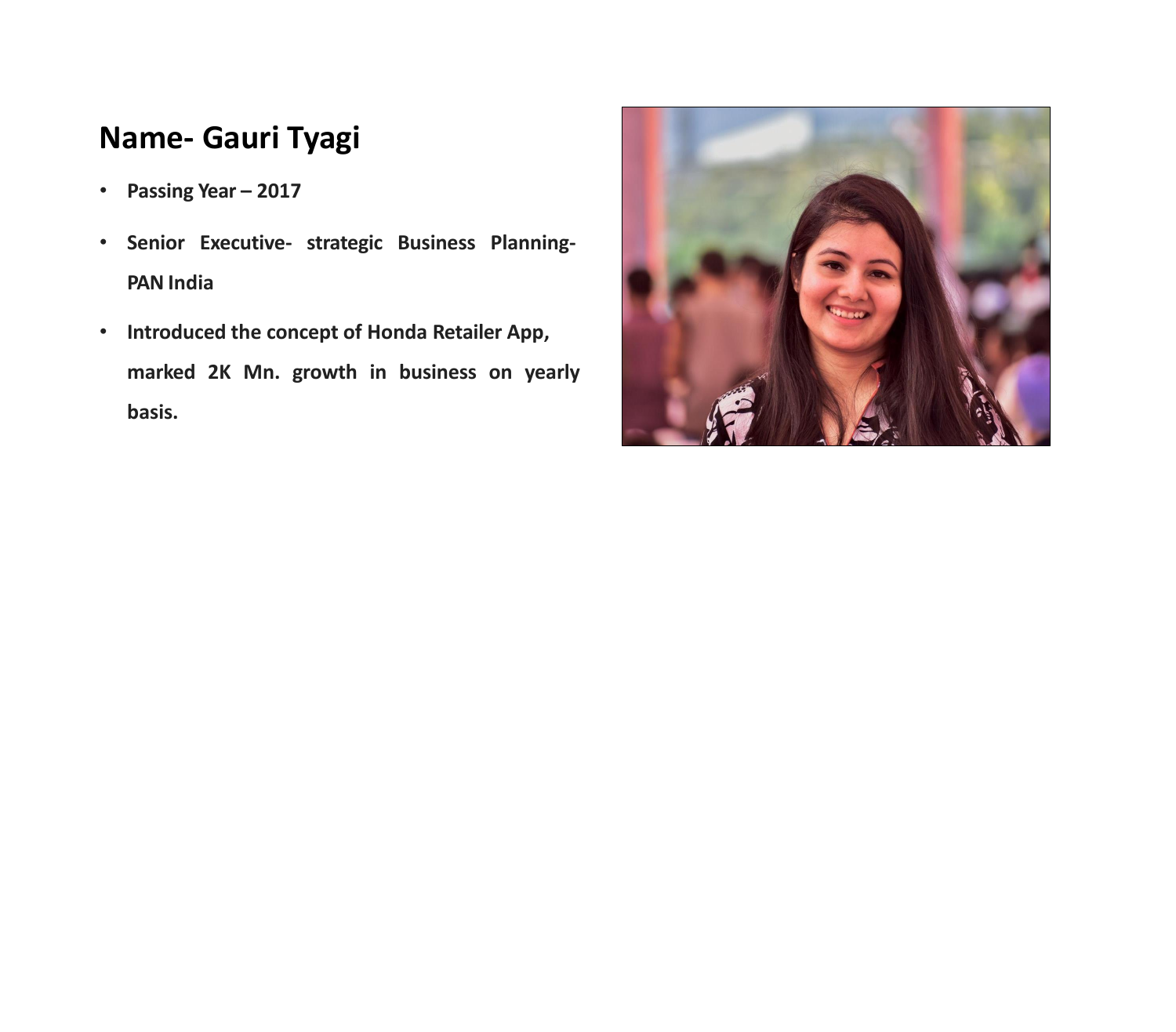#### **Name: Ranjan Chaturvedi**

- **Passing Year: 2016**
- **Currently working as a PhD Scholar at CSIR-Advanced Materials and Processes Research Institute, Bhopal and working in the field of Polymer Composites & Functional Composite Materials.**
- **Granted "CSIR-Senior Research Fellowship" in 2020**

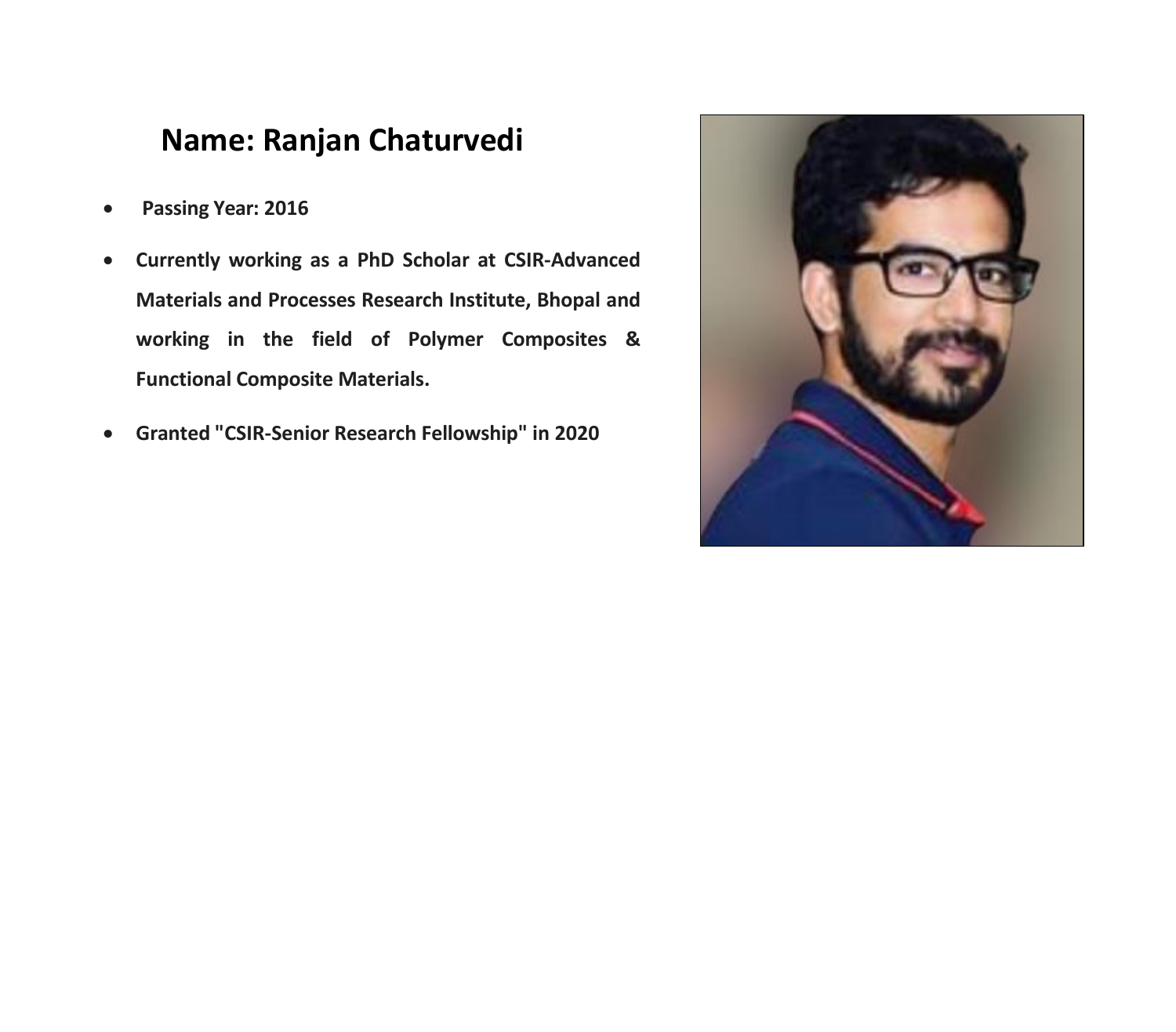#### **Name: Kartikay Sharma**

- **Passing Year: 2015**
- **Capt Kartikay Sharma, Indian Army**
- **Served 2 years in Dokalam, China Border in extreme weather. Cleared the entrance exam of CDS conducted by UPSC and cleared the SSB to become an officer in the Indian Army.**